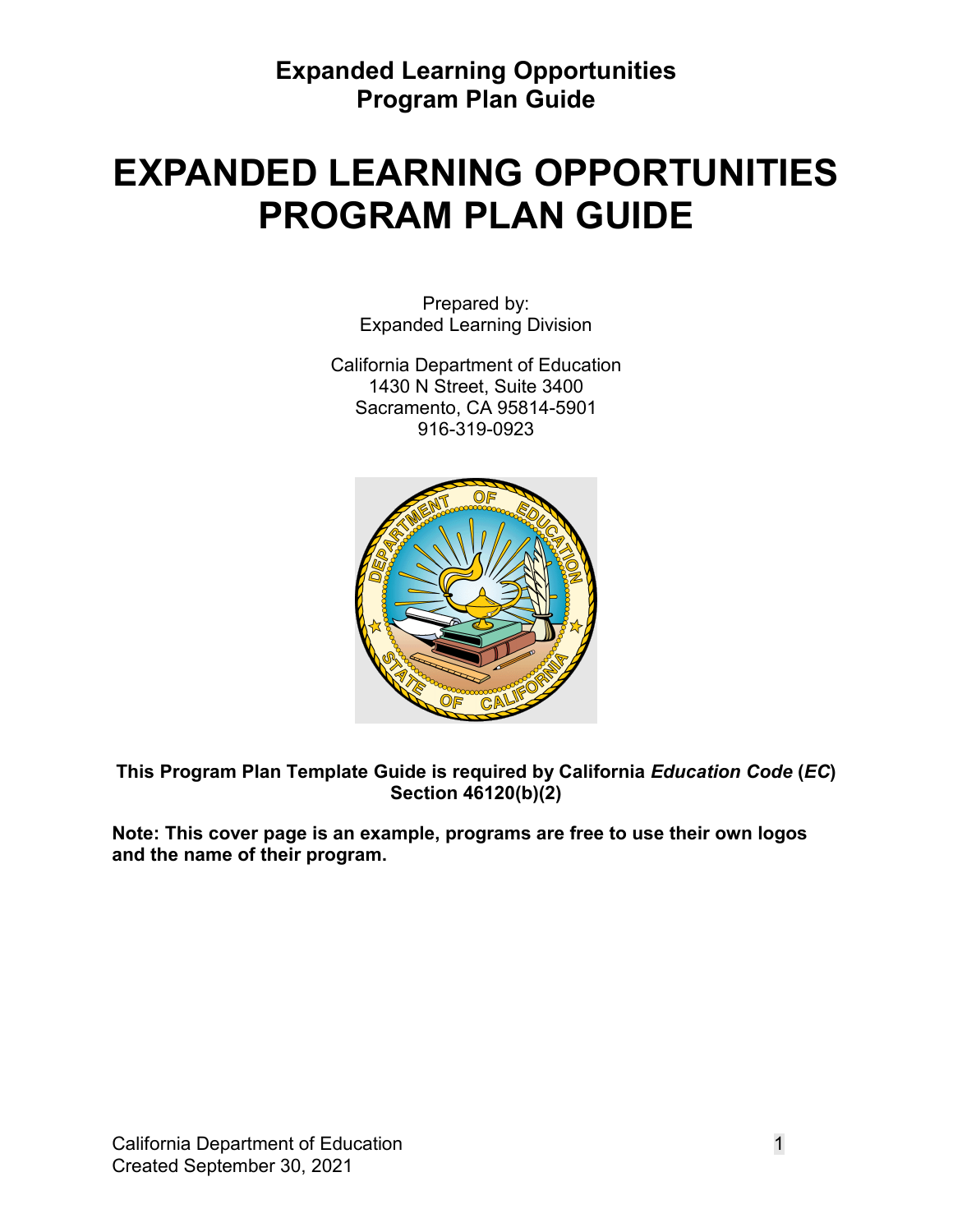# **Name of Local Educational Agency and Expanded Learning Opportunities Program Site(s)**

| <b>Local Educational Agency (LEA) Name:</b> |                                                        | <b>Sausalito Marin City School District</b>                                             |
|---------------------------------------------|--------------------------------------------------------|-----------------------------------------------------------------------------------------|
| <b>Contact Name:</b>                        | Superintendent Itoco Garcia Ed.D.<br>igarcia@smcsd.org |                                                                                         |
| <b>Contact Email:</b>                       |                                                        |                                                                                         |
|                                             | Contact Phone: 415-332-3190                            |                                                                                         |
|                                             |                                                        | <b>Instructions:</b> Please list the school sites that your LEA selected to operate the |

Expanded Learning Opportunities Program (ELO-P). Add additional rows as needed.

| 1. Dr. Martin Luther King Academy - Nevada             |
|--------------------------------------------------------|
| <sub>2</sub> Dr. Martin Luther King Academy - Phillips |
|                                                        |
| 4.                                                     |
|                                                        |
| $6.$ $\overline{\phantom{a}}$                          |
| 7.                                                     |
| 8.                                                     |

### **Purpose**

 support the whole child, and students' Social and Emotional Learning (SEL) and development. This template will aid LEAs in the development of a program plan as required by *EC*  Section 46120(b)(2). In this program plan, LEAs will describe program activities that

### **Definitions**

 learning programs that focus on developing the academic, social, emotional, and "Expanded learning" means before school, after school, summer, or intersession physical needs and interests of pupils through hands-on, engaging learning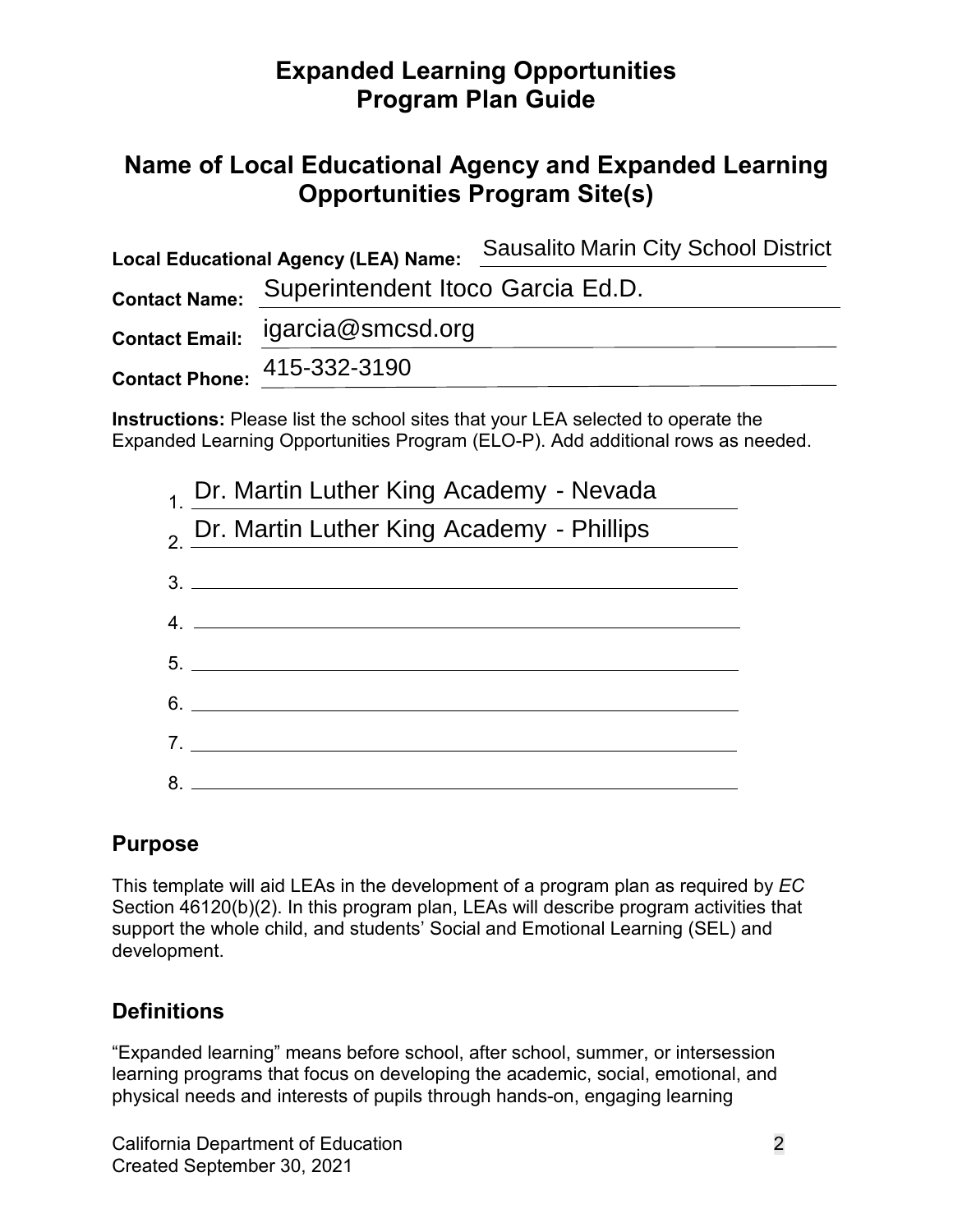replicate, learning activities in the regular school day and school year. (*EC* Section 8482.1[a]) experiences. It is the intent of the Legislature that expanded learning programs are pupil-centered, results driven, include community partners, and complement, but do not

"Expanded learning opportunities" has the same meaning as "expanded learning" as defined in *EC* Section 8482.1. "Expanded learning opportunities" does not mean an extension of instructional time, but rather, opportunities to engage pupils in enrichment, play, nutrition, and other developmentally appropriate activities. (*EC* Section 46120[e][1])

### **Instructions**

This Program Plan needs to be approved by the LEA's Governing Board in a public meeting and posted on the LEA's website.

 The program plan template guide is considered a living document that is periodically reviewed and adjusted to reflect the needs of the community, updates in the law, and to provide continuous improvement in the development of an effective ELO-P.

The LEA is responsible for creating, reviewing, and updating the program plan every three years in accordance with *EC* Section 8482.3(g)(1). LEAs are encouraged to work collaboratively with partners and staff to develop and review the program plan. The LEA is responsible for the plan and the oversight of any community partners or subcontractors. The LEA should include any partners in the development and review of the plan. It is recommended that the plan be reviewed annually.

 such as describing SEL activities, or refining the plan. In addition to the narrative program. The Quality Standards can be found on the California Department of Education's (CDE) Quality Standards and CQI web page, located at The Expanded Learning Division adopted the *Quality Standards for Expanded Learning in California* (Quality Standards) and introduced requirements for Continuous Quality Improvement (CQI) to help programs engage in reflection and be intentional about program management practices and activities delivered to students. To create the program plan, provide a narrative description in response to the prompts listed under each Quality Standard below. The LEA may customize and include additional prompts, response, it may be useful to include tables, charts, or other visual representations that contribute to the understanding of the ELO-P. LEAs are encouraged to download and reference the Quality Standards in order to provide ongoing improvements to the [https://www.cde.ca.gov/ls/ex/qualstandcqi.asp.](https://www.cde.ca.gov/ls/ex/qualstandcqi.asp)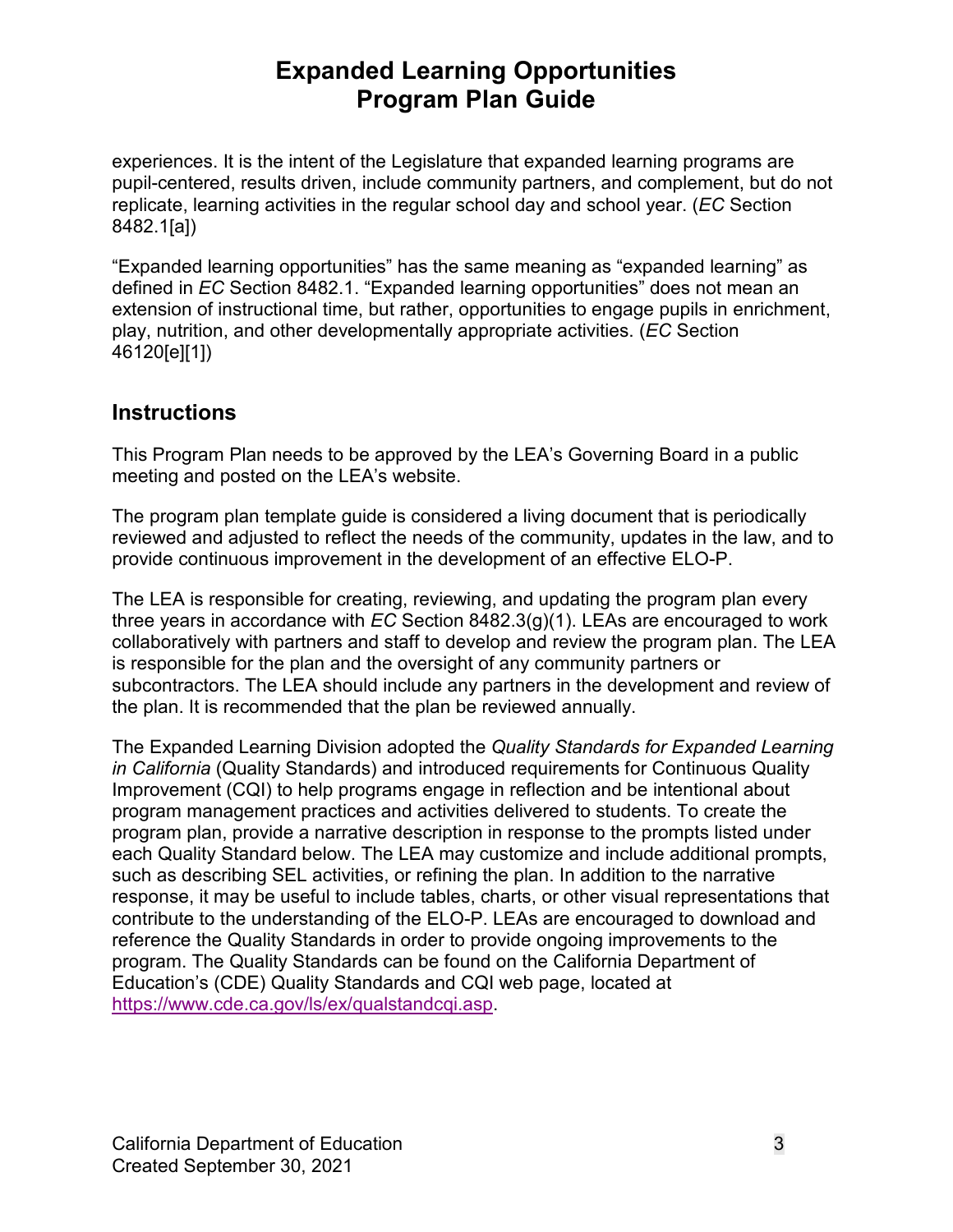#### **1—Safe and Supportive Environment**

 Describe how the program will provide opportunities for students to experience a safe and supportive environment. Include if the program will be offered on the schoolsite or off campus. If not on site, describe where in the community it will be and how students will be supported to get there.

Our students experienced 186 days of in person instruction in the 20-21 school year our ELO Grant Plan based on significant community and needs assessments provided for summer programming from 7/6/21-7/30/21 and after school and intersession programming in the 21-22 school year. We were focused on expanded in person programming that consisted of two programs, our Summer Bridge program for rising TK and K students; and an Extended School Year ESY program for students with IEPs that designates them as mild to moderate SDC. The ESY program was designed to meet their needs. The second part of our plan focused on after school and intersession programming in the 21-22 school year which include a focus on arts enrichment to support social emotional development and an academic support component to provide supplemental instruction. We also provided breakfast and lunch for all students in our summer programs, as well as all students under the age of 18 in our community. Our students in ELO programs follow the same behavior expectations developed through PBIS best practices that  $\frac{d}{dx}$  The DEACE After Cabaal Dr

#### **2—Active and Engaged Learning**  $\overline{\phantom{a}}$ district employees, his same high through the same high through the same high process utilized by HR to Screen

Describe how the program will provide opportunities for students to experience active and engaged learning that either supports or supplements, but does not duplicate, the  $\Gamma$  -structional day. The PEACE Director will undergo the same PBIS training of  $\Gamma$ all instructional day staff, and be trained on how to properly redirect and management on how to properly redirect

instructional day.<br>
Our program partner Bridge the Ga<br>
homework support and via a collabe<br>
and students with in depth project b<br>
our student enjoy a range of arts en<br>
Conservatory, including visual art, i<br>
and participatio Our program partner Bridge the Gap provides Academic Intervention in terms of Sar program partner Drage are Sap previous reassing merrememments on the set notion in support and the a collaboration than regard any teachers support staff and students with in depth project based lessons and units of study. Furthermore and students mannings project sased ressons and antest steady in annonnered<br>our student enjoy a range of arts enrichment provided by the People's ed bused to stypy a farige of alle christment provises by the Peeple's chosen and the same conservatory, including visual art, music, drama, dance, multi media production emergency, mergency route and maps, and the same training and participation. and participation in dimetics emicration provided by that the motioning setting.<br>Iimited to track, basketball, rowing, biking, and cross country running, and lastly via minication relative backet of studies with relating to safety procedures remains and receive a literacy intervention that is a partnership with the Hannan Hojset statent reserve a meracy interrention that to<br>culturally and linguistically affirming and validaing. Our partnership with MC Youth bandfulny and imgenerically allmining and validality. Sat partitioning minimic redur-<br>Arts and Culture Center and various field trip activities also provide off site the and called content and tances how the activities also provide on older. componente or ear program meet regramming to demoted on eampde. components of our program. Most Programming is delivered on campus.

The following outlines our educational literacy plans and practices mo renormly calinted car caacalienal incredy plane and practices.<br>For TK/Kindergarten students will engage with the SMARTV Ants program in order for the summatigation ordered will engage must no emilitative program in eraction of for TK/Kindergarten students will engage with the SMARTY Ants program in order to support early literacy development.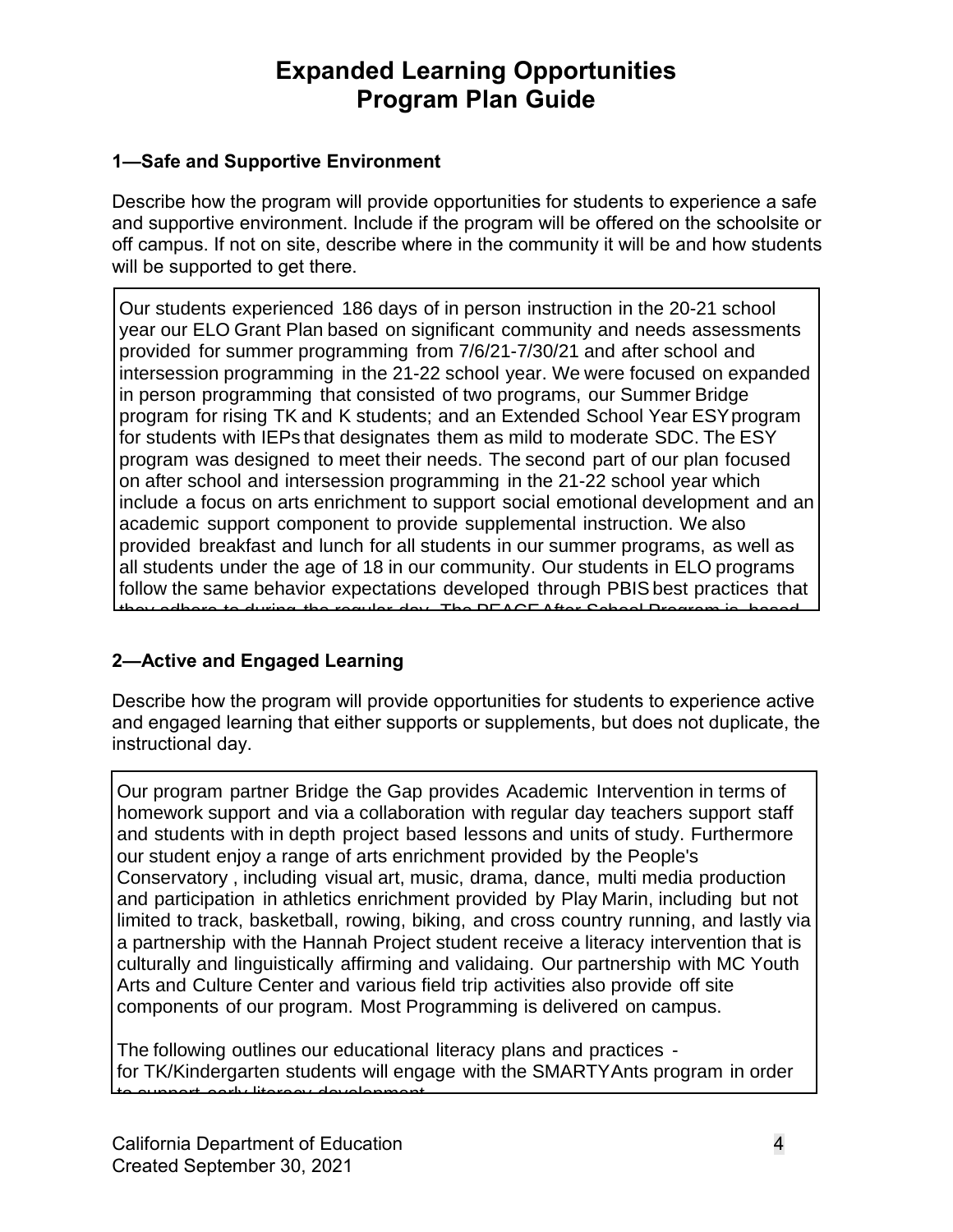### **3—Skill Building**

 Describe how the program will provide opportunities for students to experience skill building.

Alignment with the instructional day in School culture and climate Academic Interventions and PE programming and units Will extend and reinforce educational literacy using research based practices. Enrichment activities will support engagement with school, youth development and offer learning opportunities unavailable to students during the regular day or in private settings to support the improvement of student academic achievement as well as overall student success. SMCSD, along with ARTS+ , developed a 5 year strategic arts plan that is embedded in the LCAP and current school efforts. Expanding on the arts integration offerings and accelerating the strategic arts integration plan by utIlizing after school programming and providing enrichment otherwise unavailable to our students due to income restrictions in a county where the vast majority of their peers have easy and regular access to enrichment. These planned program activities are not only aligned with the needs of our after school and supplemental programming, but aligned with vision and strategic plan of the district and our  $L_{\rm CAD}$ . These programs are also aligned with community survey data gathered.

### **4—Youth Voice and Leadership**  $\overline{a}$  **and Marin City, this is a basic is a basic is a basic is a basic is a basic is a basic is a basic is a basic is a basic is a basic is a basic is a basic is a basic is a basic is a bas**

community.

Describe how the program will provide opportunities for students to engage in youth  $\mathsf v$ oice and leadership. The offering equitable access to enrichment for all students in our all students in our all students in our all students in our all students in our all students in our all students in our all st

Student Surveys based on the work of Karen Mapp from Harvard and Joyce Epstein from San Diego State and pulled from Panorma Education Survey item banks given at the beginning middle and end of the program will give students an opportunity to provide feedback, assess and evaluate the PEACE program. These same survey questions are used for the instructional day program and will serve to integrate and measure student experience in both programs as well as providing areas to focus on in training curriculum and the focus for projects that will meet student needs and interests. Staff are also asked to fill out similar surveys that ask questions about perceptions of students and the program. Parents will be asked to fill out similar questions regarding their perception of staff and the Program

Performances, projects and exhibits are another way for students to provide feedback, assessments, and evaluations of the program. Bi-Annual Student Expositions will serve as performance or project based measure activities for our students.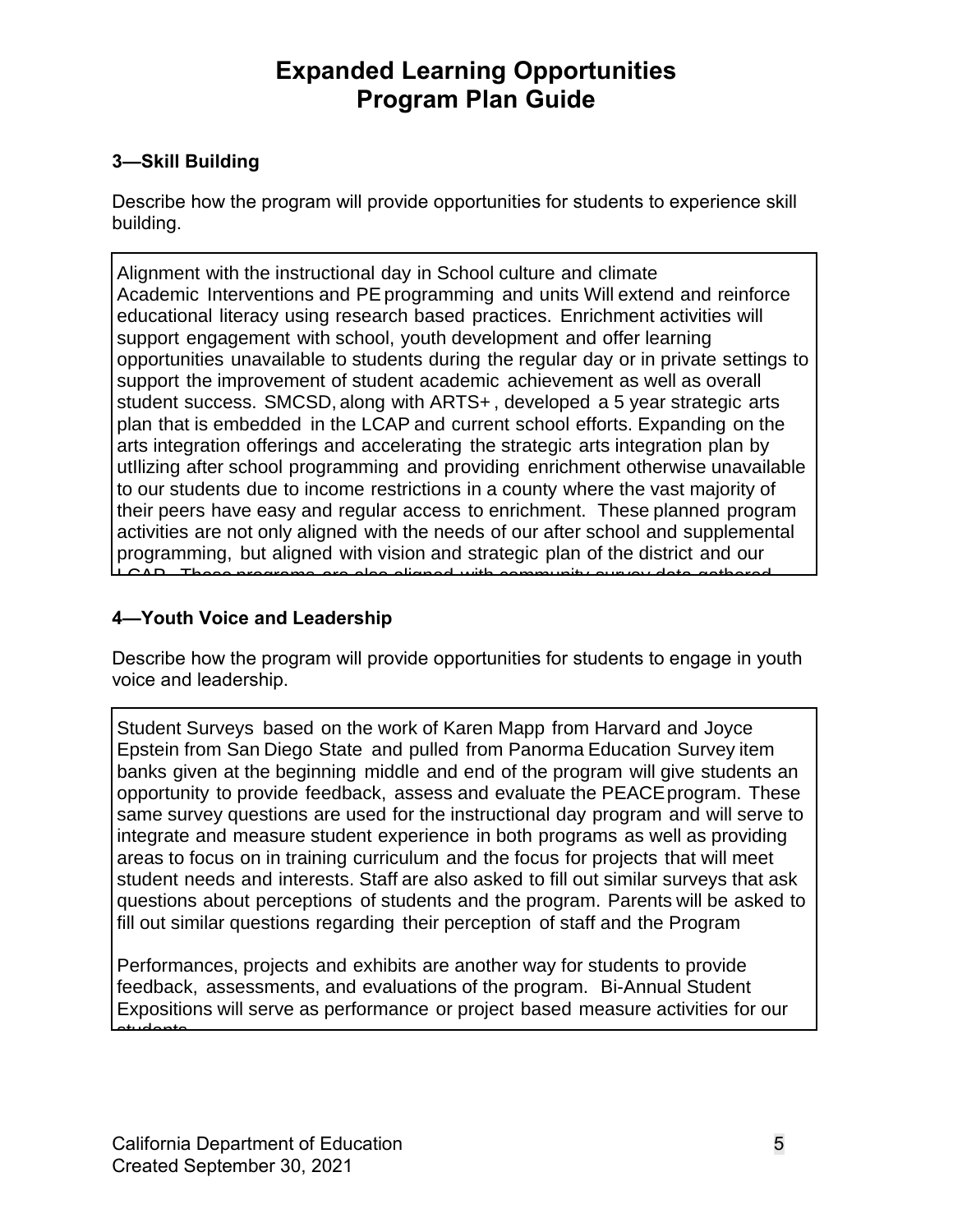#### **5—Healthy Choices and Behaviors**

 Describe how the program will provide opportunities for students to engage in healthy choices and behaviors. Describe how students will be served nutritious meals and/or snacks during the ELO-P hours of programing.

SMCSD has the first of its kind farm to fork school food service called the Conscious Kitchen. All snacks served in our after school program are organic and of high quality

PEACE Students will be able to access Cooking for Life programs and Fitness and sports activities will be aligned with our school's PE program Peace practices and activities will align with the school wellness plan as will participation in social justice and community action-focused arts integration through Aerosoul Art, Performing Stars and TPC Mindfulness and PBIS support the school wellness plan.

Nutrition education is part of the Cooking for Life and Green Team programs Our PEACE Director will align all athletic and intramural activities in the PEACE program with the Bayside MLK PE Teacher

All Students will have (at minimum) 20 minutes of Nutrition in the program and 30 minutes of PE or physical activity not including anything they might get in dance or

#### **6—Diversity, Access, and Equity**  An example of snack:

Describe how the program is designed to address cultural and linguistic diversity and provide opportunities for all students to experience diversity, access, and equity. Describe how the ELO-P will provide access and opportunity for students with disabilities.

All enrichment programming is based on cultural arts Student Expostions twice per we pride ourselves on diversity and inclusion. The racial makeup of our student white, 10% multiracial, .5% American Indian/Native Alaskan and .5% Filipino. year representing the cultural arts enrichment programming and student identity population is 30.5% Hispanic, 8.5% Asian, 25% Black/African American, 25%

All program materials will be translated to Spanish Spanish Language accessible Modified PE will be offered when necessary. Program will be 100% free translation/bilingual staff All enrichment programming will be IDEA compliant and - to all children who qualify for free and reduced lunch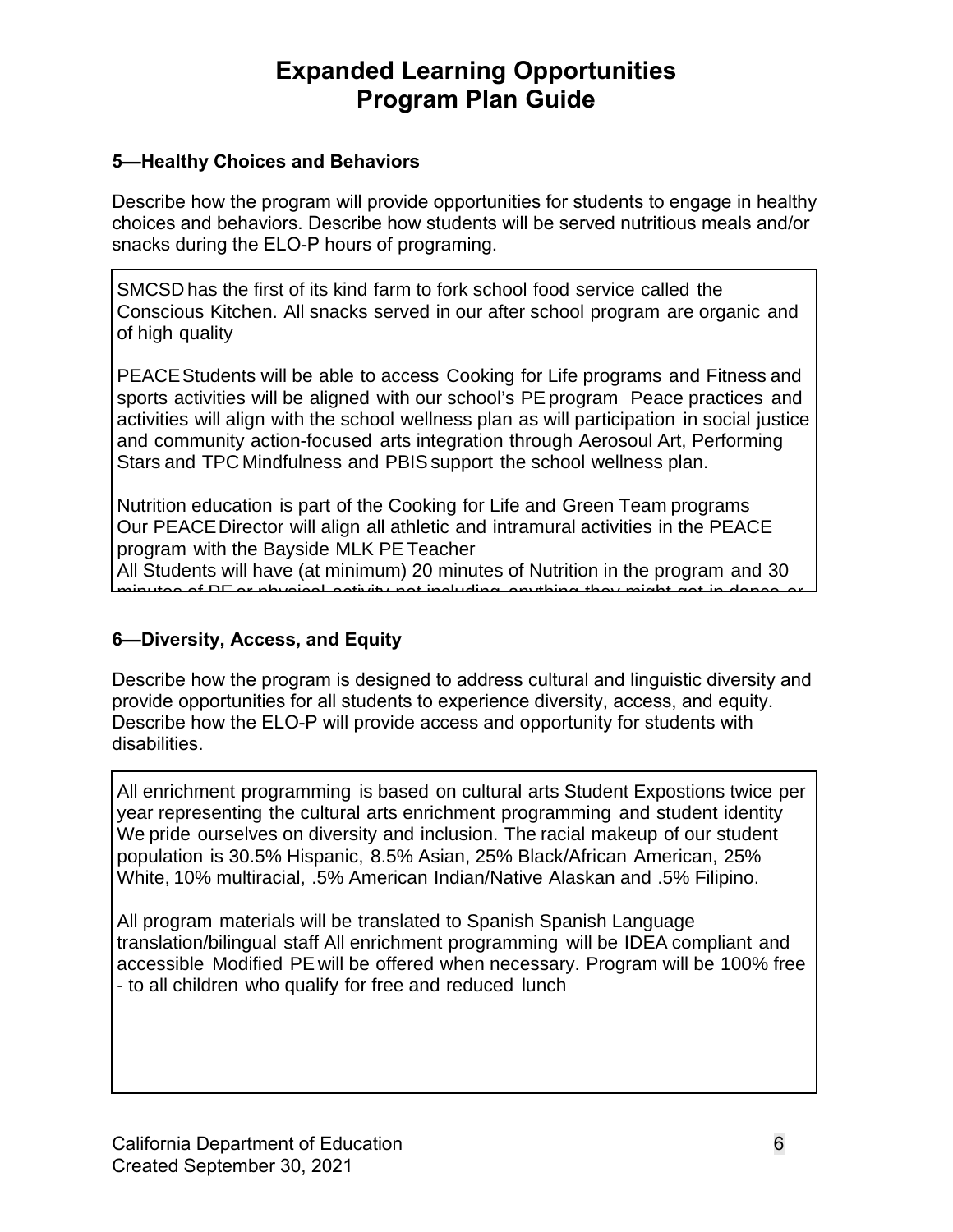#### **7—Quality Staff**

 Describe how the program will provide opportunities for students to engage with quality staff.

PEACE Director will be a District Employee PEACE Leaders will CSEA members with Student Success Coach (classified para educator) status PEACE Leaders will need to have an AA, BA or pass Marin County Proficiency Exam and have PEACE Director and School site principal sign annual declaration of minimum instructional requirements Livescan, TB will be required PEACE Leaders will receive training as do all CSEA Student Success Coaches Jobs created by SMCSD Board of Trustees 1 PEACE Director 1 PEACE Coordinator 3 PEACE Leaders Jobs posted on EdJoin, Indeed, etc. and at local community job fairs in conjunction with the Marin Housing Authority, Marin City Community Services District, and the Marin City Community Development Corporation

#### 8—Clear Vision, Mission, and Purpose  $H_{\rm eff}$  decisions based on  $\mathcal{H}_{\rm eff}$  and expectations and expectations outlined in SMCSDSDs of SMCSDSDs of SMCSDSDs  $\mathcal{H}_{\rm eff}$

Describe the program's clear vision, mission, and purpose.

 $\frac{p}{p}$ Vision

 $\frac{10101}{2}$ We guide students in culturally and linguistically sustaining arts integration to self<br>actualize as: Monthly PEACE Program meetings led by PEACE Director (in conjunction with Confidant Communicators **Open Minded Collaborators** Statear Thinkers<br>Resilient Problem Solvers actualize as: Critical Thinkers

be required to complete early childhood education units. Engaged Global Citizens

Creative Innovators & Visionaries

Mission

PEACE as an afterschool program integrated into a community school seeks to bring together and align essential resources to support students and their families  $\frac{1}{10}$  a safe, healthy, sulturally and linguistically sustaining environment that affirms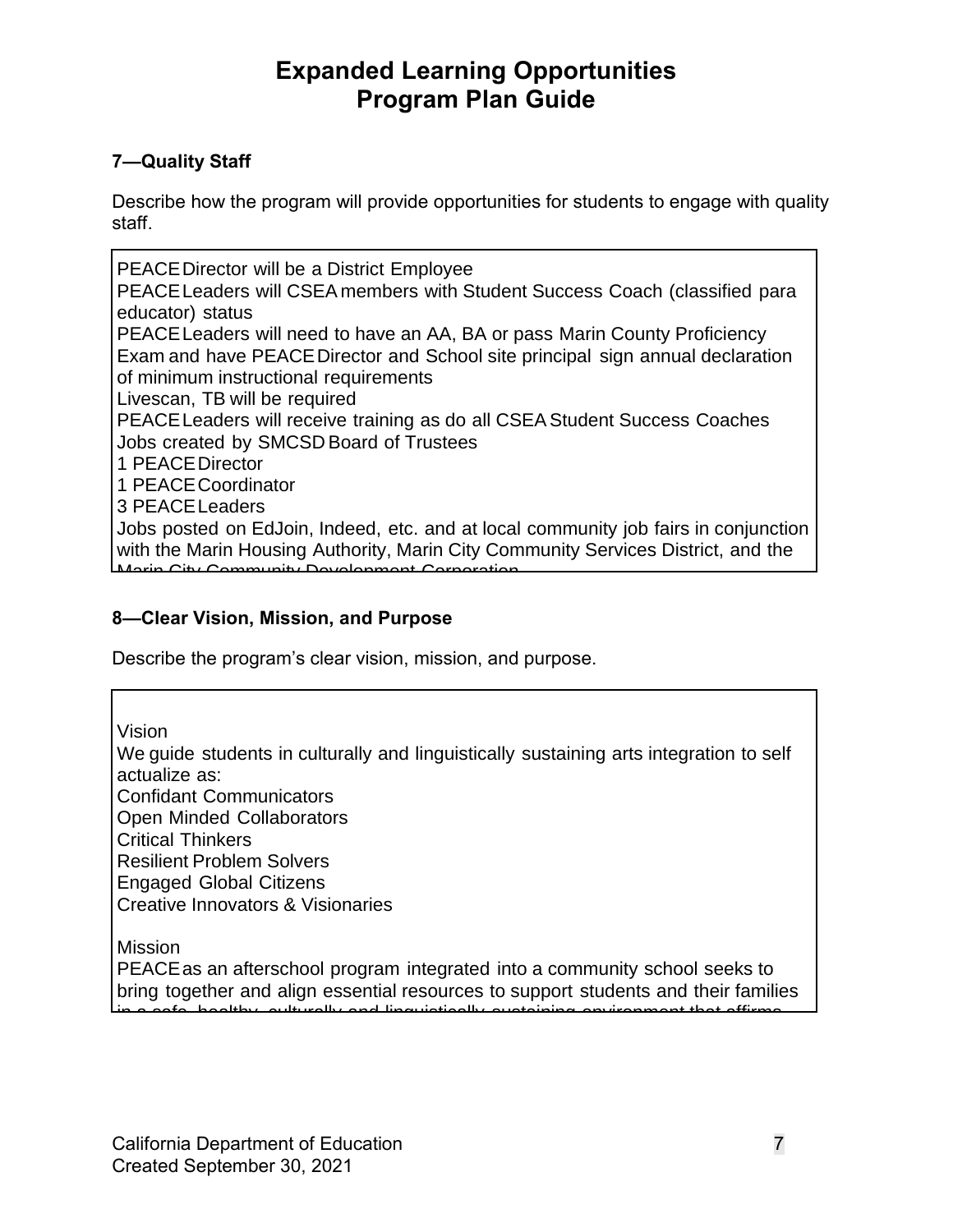### **9—Collaborative Partnerships**

 programs. Describe the program's collaborative partnerships. Local educational agencies are encouraged to collaborate with non-LEA entities to administer and implement ELO-P

During the 2020-2021 school year, the district convened a committee of stakeholders representing all key stakeholder groups and vision and mission were created for our district and school along with a new 3 year LCAP. The PEACE program is named in the LCAP, is part of our existing and future ELO plan is completely aligned with the district's existing vision and mission. The PEACE program has not only gathered stakeholder input but has made stakeholder participation a valuable program component. We collaborate with multiple program partners listed above- Bridge The Gap, Hannah Project, Play Marin, the Marin County Cooperation Team. Sausalito Park and Recreation, we are planning on partnering with the Bay Area Discover Museum in the upcoming school year. Marin City Free Library, MC Arts and Culture Center, the Marin City Community Services District, Sausalito Library.

The after school plan will be informed by discussions with our LCAP committee, DELAC, school staff, and students, shared governance, the advisory board, and

#### **10—Continuous Quality Improvement**  $\blacksquare$

Describe the program's Continuous Quality Improvement plan.

We will use the Continuous Quality Improvement Cycle to Assess Program Quality and the CAN-QSA tool using a discussion based reflection protocol that focuses on are extergaments by our manipre accordination including and recurse on an education of the marin components identified by stakeholders: the data gathered by our multiple assessment measures and focused on three

Conscious Kitchen - Conscious Kitchen provides direction for our all organic food

with program compenents rechtlied by clandholders.<br>Collect data on the program using the measures outlined above. Data comes from solitics which on the program working the modelness commod discrept band connect.<br>Sources including self-assessments, review of program policies and manuals, interviews and surveys conducted with staff, youth, and other stakeholders, and observation of program activities.

 Plan: Reflect on program data and use data to generate and implement an action plan for program improvement. Action plans can be used to revise and refine organizational strategies and goals, to direct organizational resources towards areas that need improvement, and to guide professional development for staff. Improve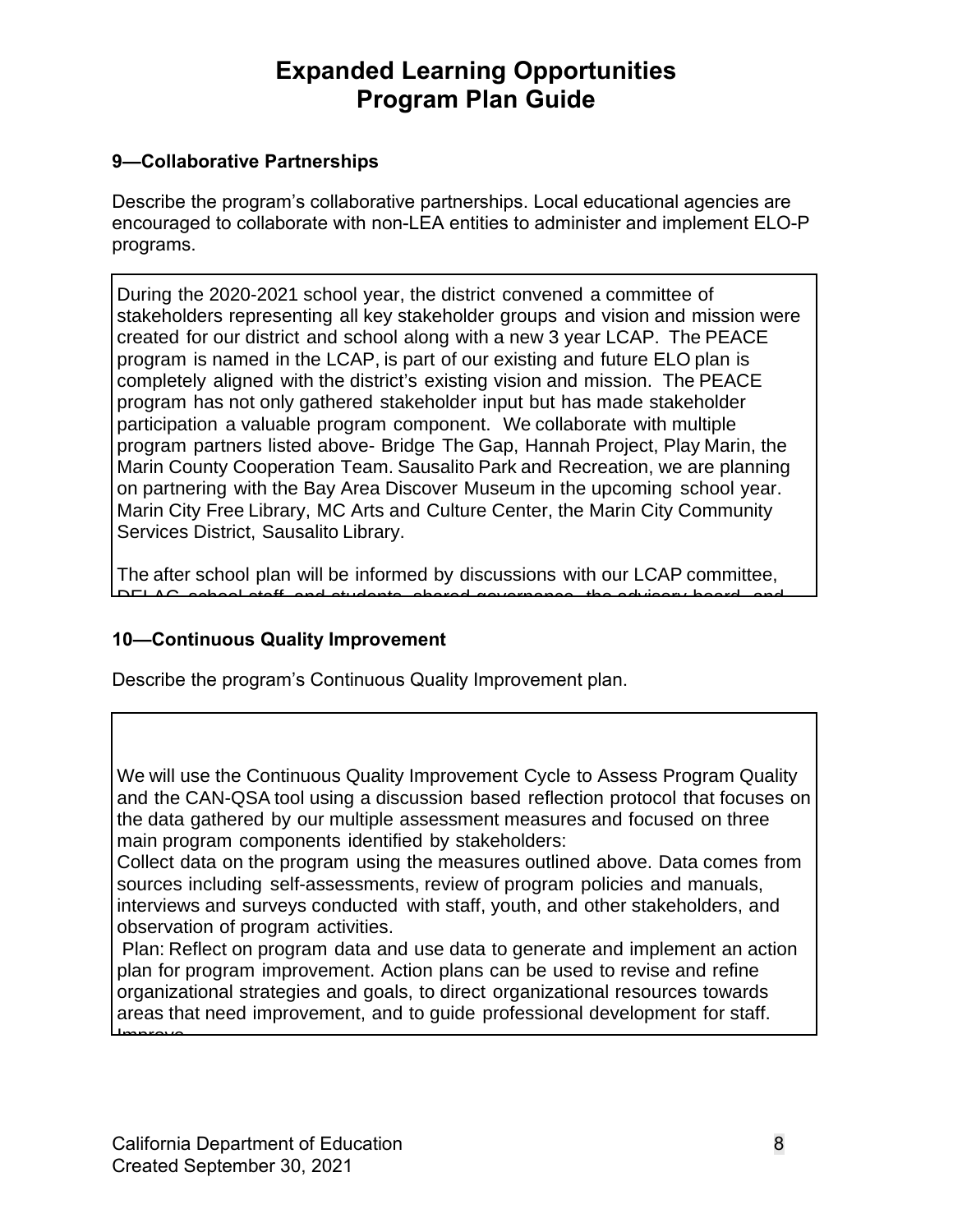### **11—Program Management**

Describe the plan for program management.

Funding provided to the program will support after school efforts that are aligned with the school's vision, mission, and goals. All stakeholders included in the program's work will provide services that are directly associated with the school's vision, mission, and goals.PEACE Director- Supervises all Peace leaders, coordinates with TPC Director on scheduling, absence coverage, safety, parent and school communication. Safe and timely transitions of students between program components, attendance, dismissal procedures, conflict resolution, behavior management, athletic enrichment, academic intervention for 7 & 8th graders

PEACE Coordinator - Supporting the coordination and implementation of all enrichment/academic programs, ensures compliance with State Childcare licensing requirements, be the liaison with Child Care licensing establishment of preparation of needed materials and supplies, responsible for the collection of program data, providing reports for contract compliance, and assisting with responsible for ensuring program alignment to

### **Ceneral Questions and timely transitions of students between programs of students between programs of students**

### Existing After School Education and Safety (ASES) and 21<sup>st</sup> Community Learning Centers (21<sup>st</sup> CCLC) Elementary and Middle School grantees.

ASES, 21<sup>st</sup> CCLC Elementary/Middle School, and the ELO-P should be considered a single, comprehensive program. In coordinating all these funding streams to move towards a single program, the expectation is that the most stringent requirements will be adopted for program guidance. If one or both grants are held, please describe how the ELO-P funding will be used to create one comprehensive and universal Expanded Learning Program.

Students will be picked up directly from classroom teachers 5 minutes before We will braid ELOP funding with ASES and CTTR funding to create a comprehensive Tk-8th program- We will focus ELOP funds on Tk-6th grade, CTTR funds on 5-12 year olds (K-7) and ASES funds to create a comprehensive TK-8th grade program. These funds will also ensure not only 9 hours of learning when school is in session, but will also provide for summer, and intersession programs during Thanksgiving, Christmas, mid winter, and Spring break.

offered programs.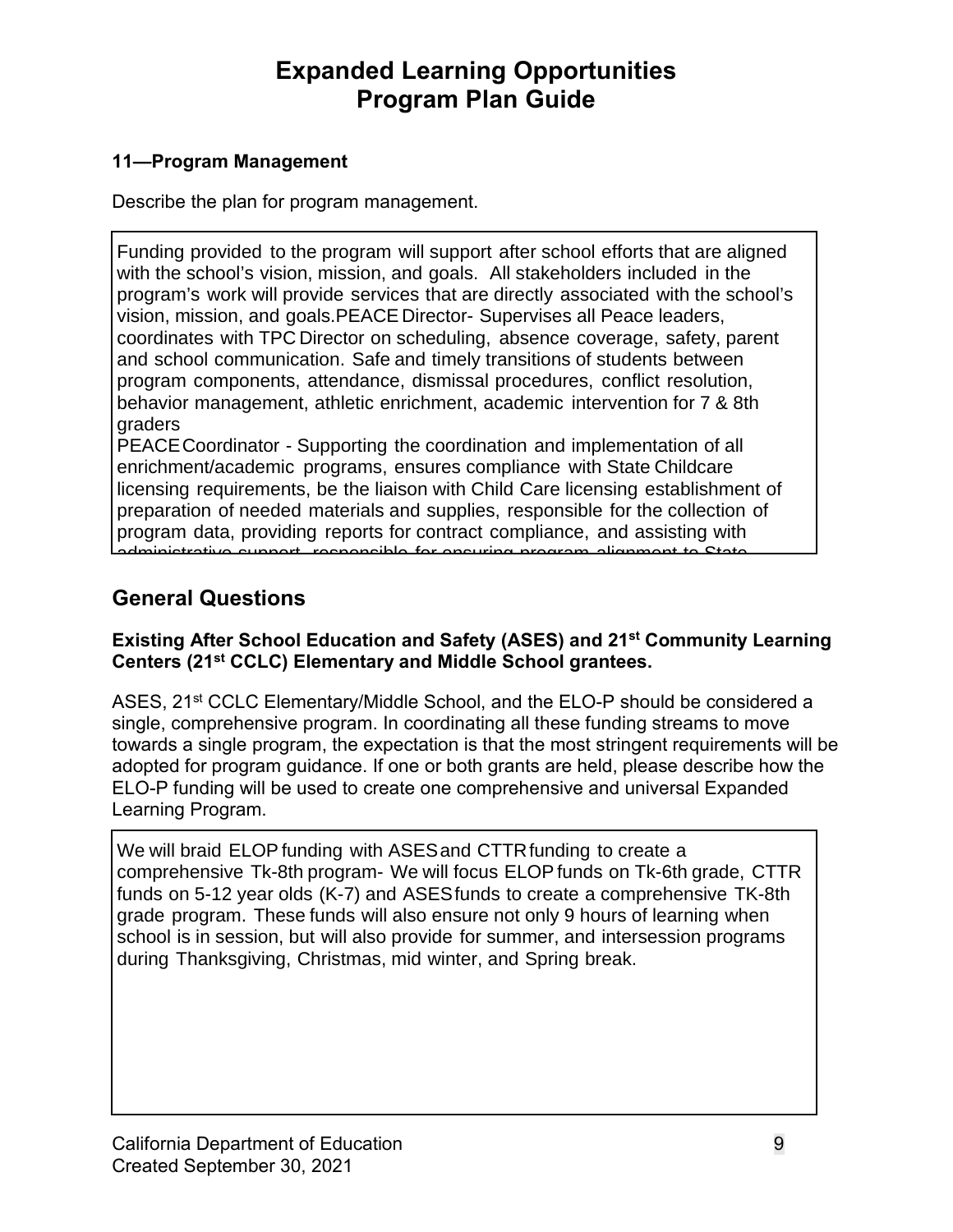### **Transitional Kindergarten and Kindergarten**

Programs serving transitional kindergarten or kindergarten pupils shall maintain a pupilto-staff member ratio of no more than 10 to 1. (*EC* Section 46120[b][2][D]). Please address the proposed schedule and plan for recruiting and preparing staff to work in the program, including supporting them to understand how to work with younger children. How will the lower pupil-to-staff ratio be maintained? How will the curriculum and program be developmentally-informed to address this younger age group?

ounger age group?<br>
d with a teacher an<br>
R funds all staff will<br>
uurses and complet<br>
use program partn<br>
show the ELO-P c<br>
m for children enro<br>
d with the instruction<br>
(instructional day<br>
minimum nine-hou We will have a combined TK/K program this year staffed with a teacher and a para-educator to maintain this ratio. As part of the CTTR funds all staff will be required to be enrolled in early child hood education courses and complete at least 6 units to continue employment in the program. We will use program partners and staff to maintain 10:1 ratios for Tk and K.

### **Sample Program Schedule**

Please submit a sample program schedule that describes how the ELO-P or other fund sources, including the California State Preschool Program for children enrolled in transitional kindergarten or kindergarten, will be combined with the instructional day to create a minimum of nine hours per day of programming (instructional day plus ELO-P or other supports). Also, submit a sample schedule for a minimum nine-hour summer or intersession day.

7:30-8:30 Before School PEACE Program (CSPP, CTTR, ELOP) 8:30-2:00 pm Transitional K/K instructional Day

2:00- 6:00 pm PEACE after school program, CSPP, ASES, CTTR funds used to maintain ratios.

This is a 10.5 hour program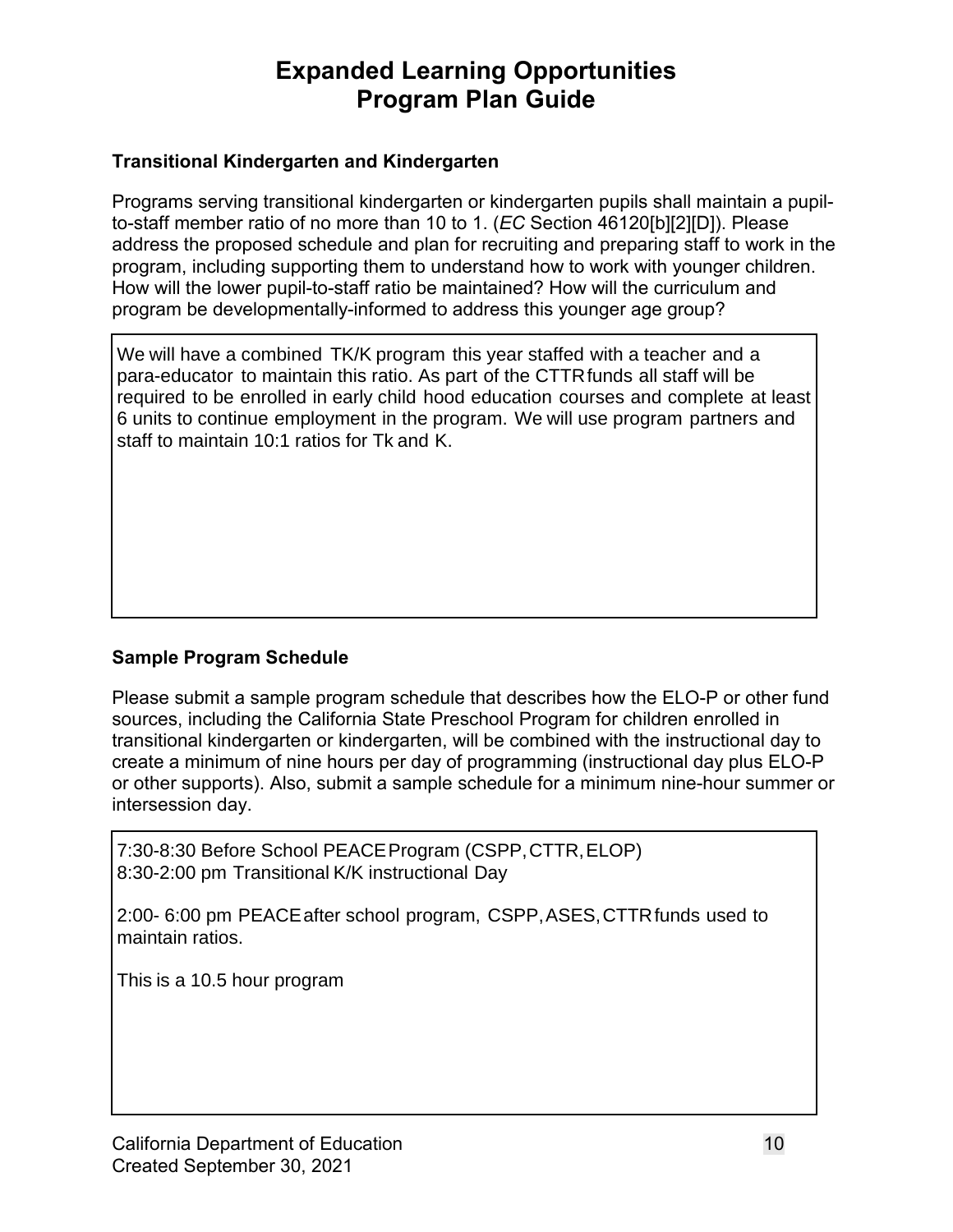**Below are additional legal requirements for the ELO-P. Please ensure your Program Plan meets all of these legal requirements:** 

#### *EC* **Section 46120(b)(2):**

[LEAs] operating expanded learning opportunities programs may operate a before school component of a program, an after school component of a program, or both the before and after school components of a program, on one or multiple school sites, and shall comply with subdivisions (c), (d), and (g) of Section 8482.3, including the development of a program plan based on the following;

(2) [LEAs] operating expanded learning opportunity programs pursuant to this section may operate a before school component of a program, an after school component of a program, or both the before and after school components of a program, on one or multiple schoolsites, and shall comply with subdivisions (c), (d), and (g) of Section 8482.3, including the development of a program plan based on all of the following:

(A) The department's guidance.

(B) Section 8482.6.

(C) Paragraphs (1) to (9), inclusive, and paragraph (12) of subdivision (c) of Section 8483.3.

(D) Section 8483.4, except that programs serving transitional kindergarten or kindergarten pupils shall maintain a pupil-to-staff member ratio of no more than 10 to 1.

#### *EC* **Section 46120(b)(1)(A):**

 Title 5 of the California Code of Regulations, in-person before or after school On schooldays, as described in Section 46100 and Sections 46110 to 46119, inclusive, and days on which school is taught for the purpose of meeting the 175-instructional-day offering as described in Section 11960 of expanded learning opportunities that, when added to daily instructional minutes, are no less than nine hours of combined instructional time and expanded learning opportunities per instructional day.

#### *EC* **Section 46120(b)(1)(B):**

For at least 30 nonschooldays, during intersessional periods, no less than nine hours of in-person expanded learning opportunities per day.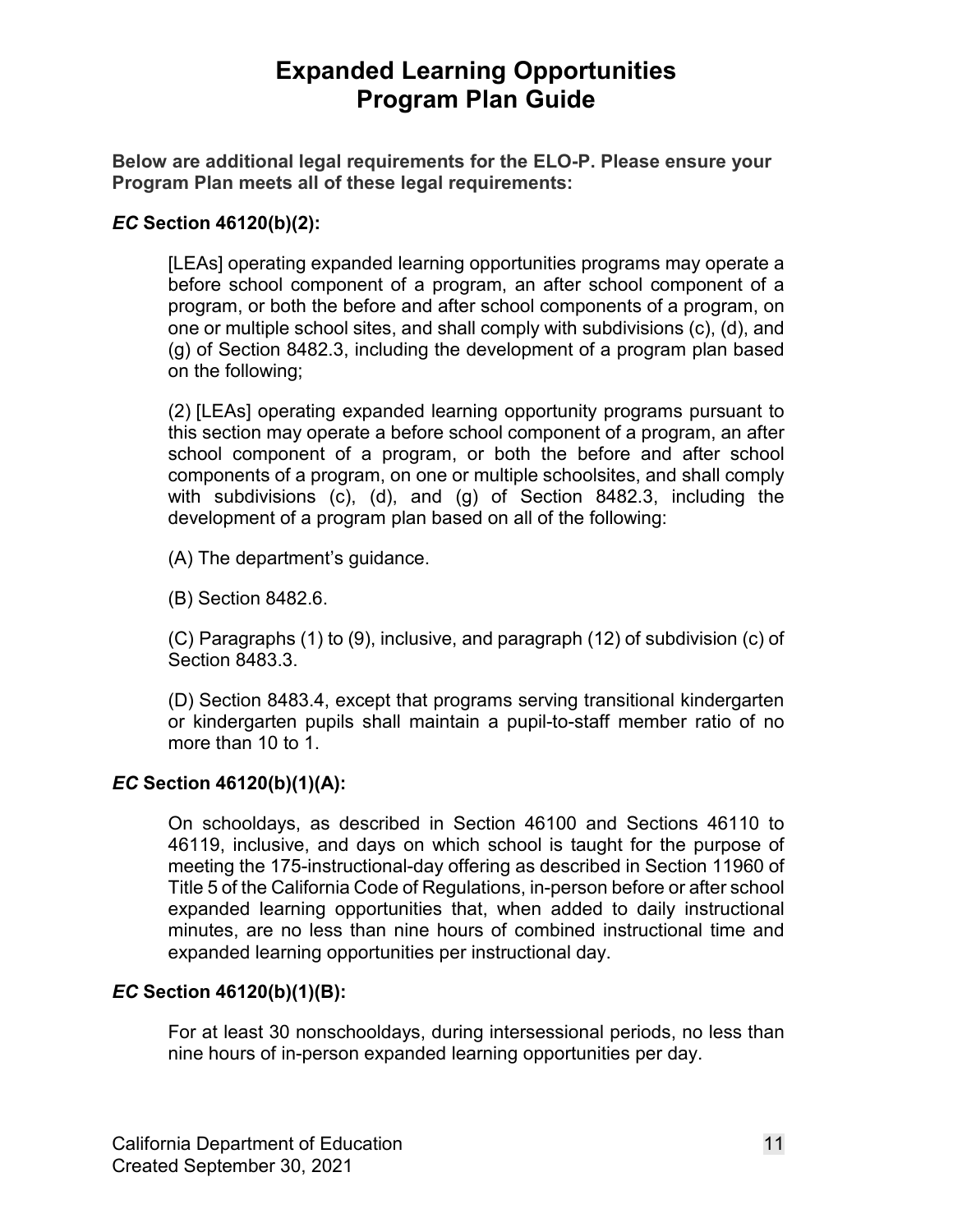#### *EC* **Section 46120(b)(3):**

[LEAs] shall prioritize services provided pursuant to this section at schoolsites in the lowest income communities, as determined by prior year percentages of pupils eligible for free and reduced-price meals, while maximizing the number of schools and neighborhoods with expanded learning opportunities programs across their attendance area.

#### *EC* **Section 46120(b)(4):**

[LEAs] may serve all pupils, including elementary, middle, and secondary school pupils, in expanded learning opportunity programs provided pursuant to this section.

#### *EC* **Section 46120(b)(6):**

 and childcare providers, especially those participating in state or federally subsidized childcare programs, to maximize the number of expanded [LEAs] are encouraged to collaborate with community-based organizations learning opportunities programs offered across their attendance areas.

#### *EC* **Section 46120(c):**

A [LEA] shall be subject to the audit conducted pursuant to Section 41020 to determine compliance with subdivision (b).

#### *EC* **Section 8482.3(d):**

[LEAs] shall agree that snacks made available through a program shall conform to the nutrition standards in Article 2.5 (commencing with Section 49430) of Chapter 9 of Part 27 of Division 4 of Title 2.

 Food Program (42 United States Code [U.S.C.] Section 1766). [LEAs] shall agree that meals made available through a program shall conform to the nutrition standards of the United States Department of Agriculture's at-risk afterschool meal component of the Child and Adult Care

#### *EC* **Section 8482.6:**

 reduced-price meals, for a child that is a homeless youth, as defined by the federal McKinney-Vento Homeless Assistance Act (42 U.S.C. Section 11434a), or for a child who the program knows is in foster care. A program Every pupil attending a school operating a program . . . is eligible to participate in the program, subject to program capacity. A program established . . . may charge family fees. Programs that charge family fees shall waive the cost of these fees for pupils who are eligible for free or